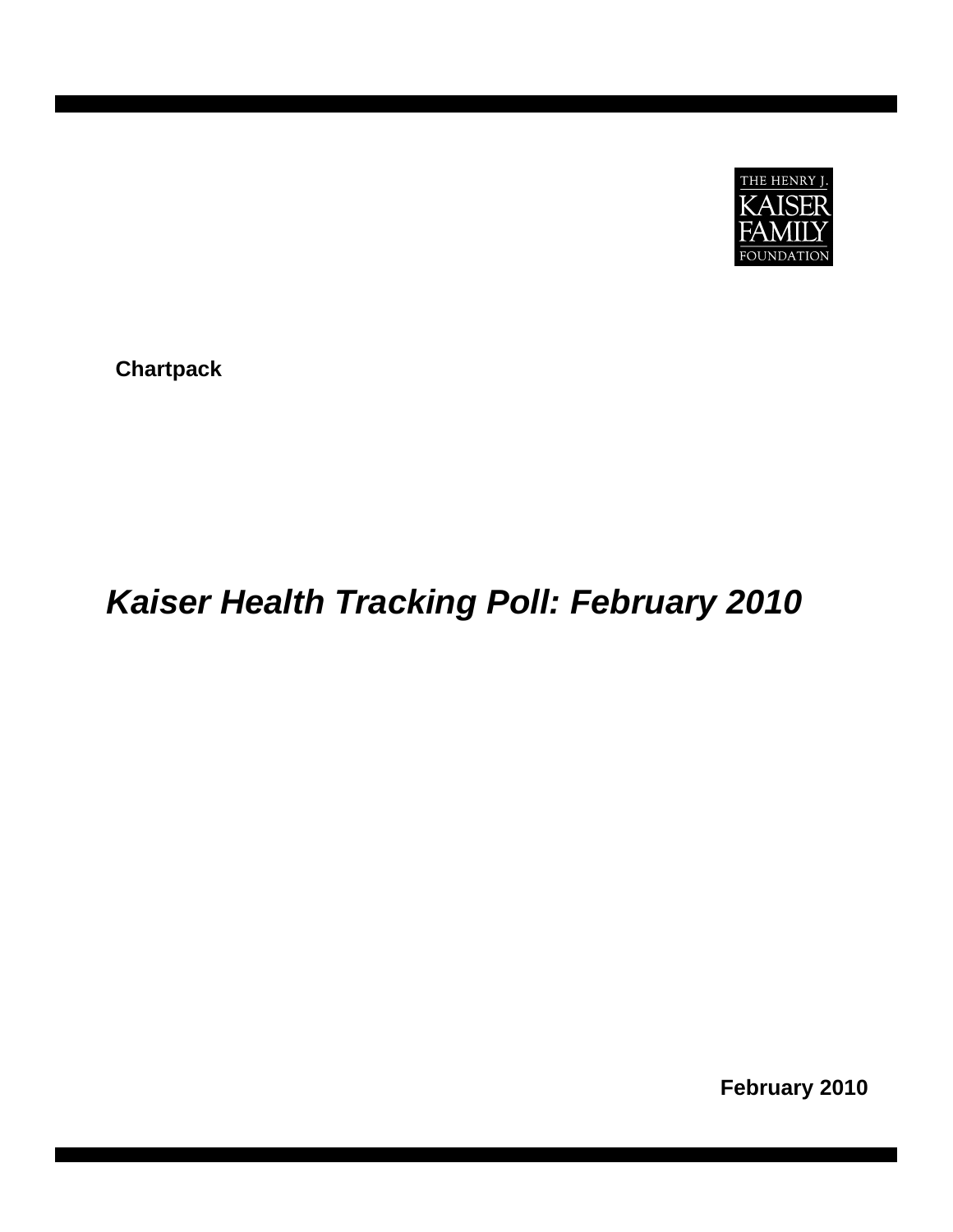

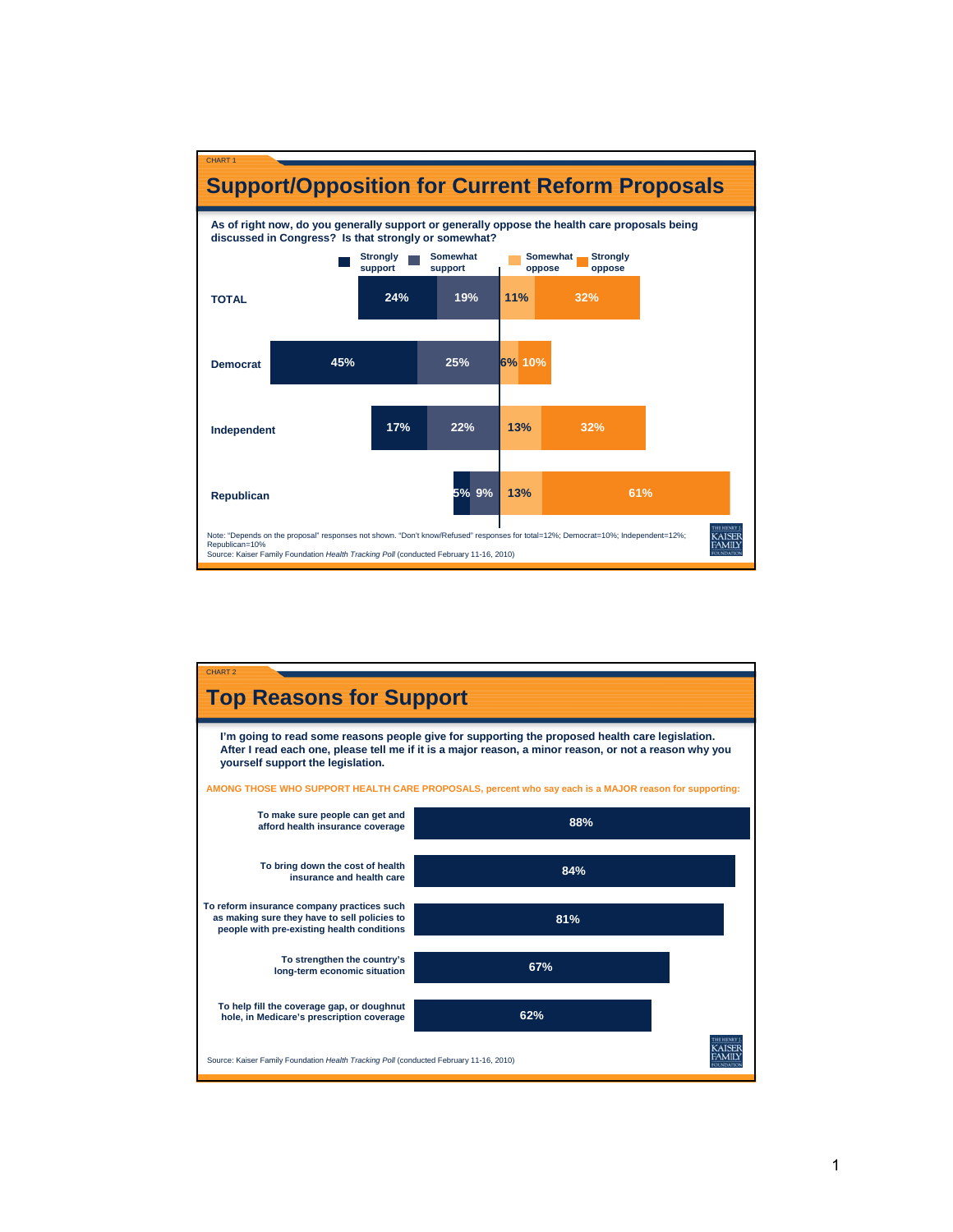

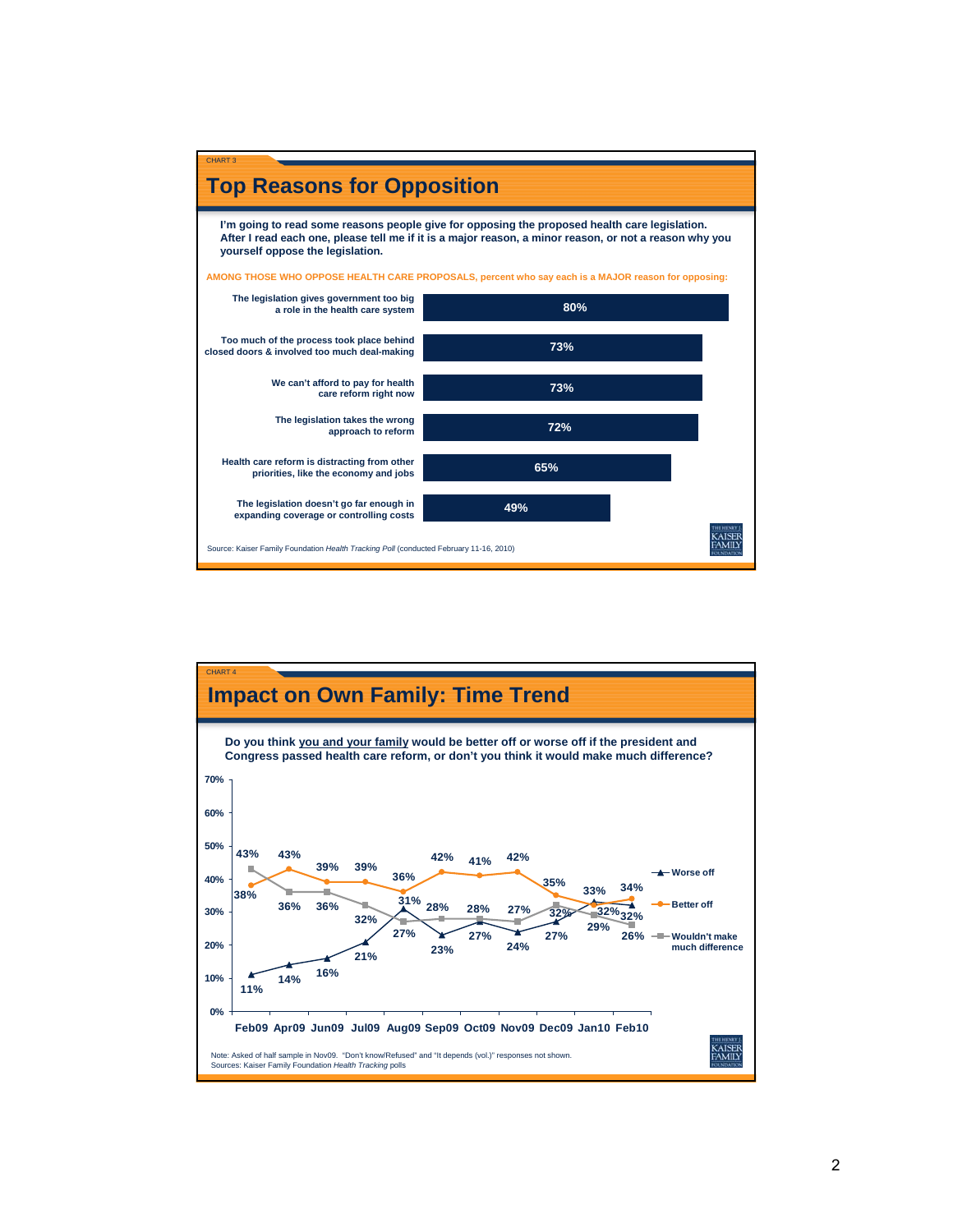

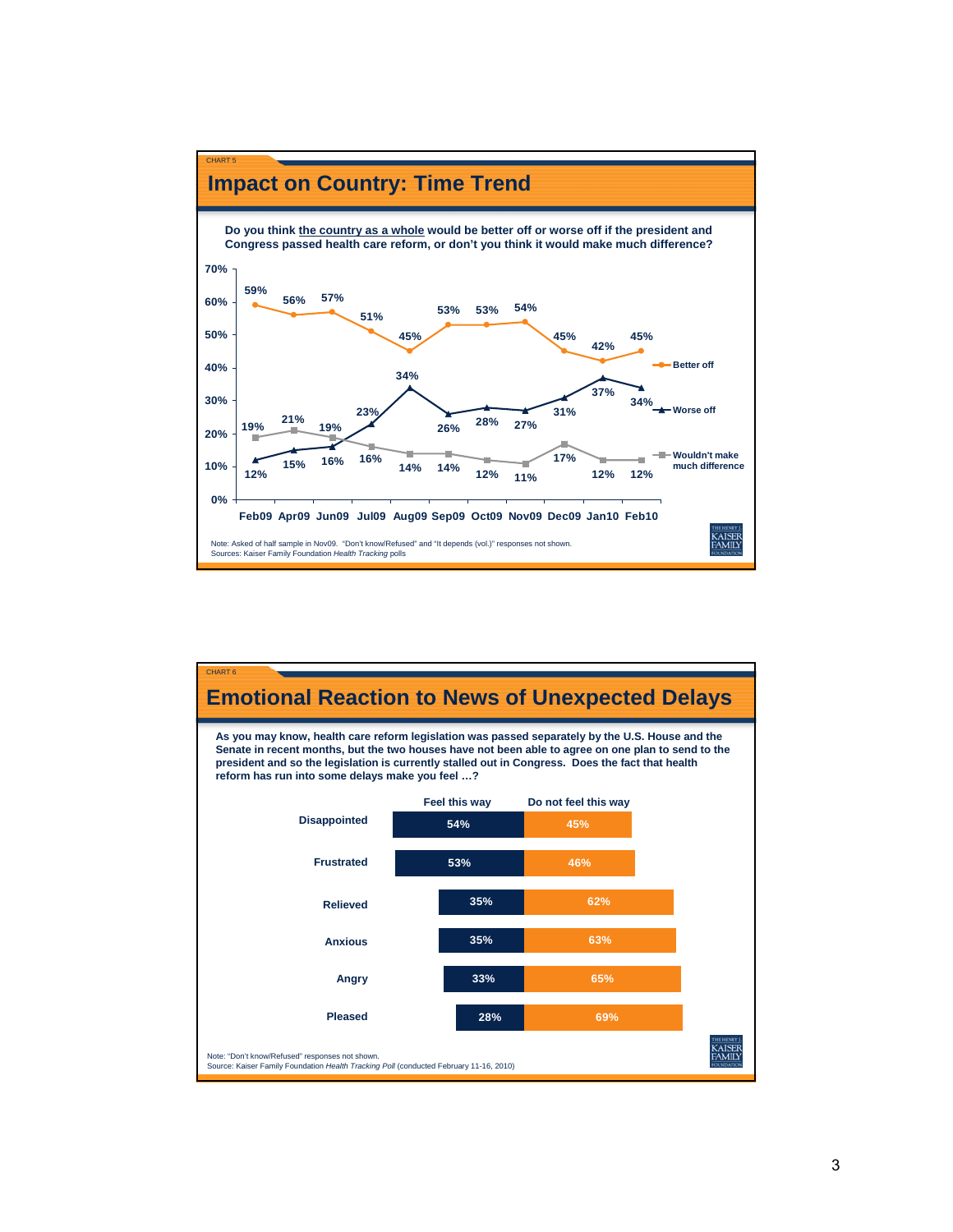| CHART <sub>7</sub>                                                                     |                    |                     | <b>Feelings Differ Based on Party Identification</b><br>Does the fact that health reform has run into some delays make you feel this way, or not? |  |  |  |  |  |
|----------------------------------------------------------------------------------------|--------------------|---------------------|---------------------------------------------------------------------------------------------------------------------------------------------------|--|--|--|--|--|
|                                                                                        |                    |                     |                                                                                                                                                   |  |  |  |  |  |
|                                                                                        | <b>Democrats</b>   | <b>Independents</b> | <b>Republicans</b>                                                                                                                                |  |  |  |  |  |
|                                                                                        | Disappointed (72%) | Disappointed (53%)  | Relieved (59%)                                                                                                                                    |  |  |  |  |  |
|                                                                                        | Frustrated (68%)   | Frustrated (51%)    | Pleased (48%)                                                                                                                                     |  |  |  |  |  |
|                                                                                        | Anxious (48%)      | Relieved (35%)      | Frustrated (38%)                                                                                                                                  |  |  |  |  |  |
|                                                                                        | <b>Angry (43%)</b> | <b>Angry (34%)</b>  | Disappointed (35%)                                                                                                                                |  |  |  |  |  |
|                                                                                        | Relieved (18%)     | Anxious (30%)       | Anxious (23%)                                                                                                                                     |  |  |  |  |  |
|                                                                                        | Pleased (15%)      | Pleased (27%)       | <b>Angry (22%)</b>                                                                                                                                |  |  |  |  |  |
| Source: Kaiser Family Foundation Health Tracking Poll (conducted February 11-16, 2010) |                    |                     |                                                                                                                                                   |  |  |  |  |  |

d

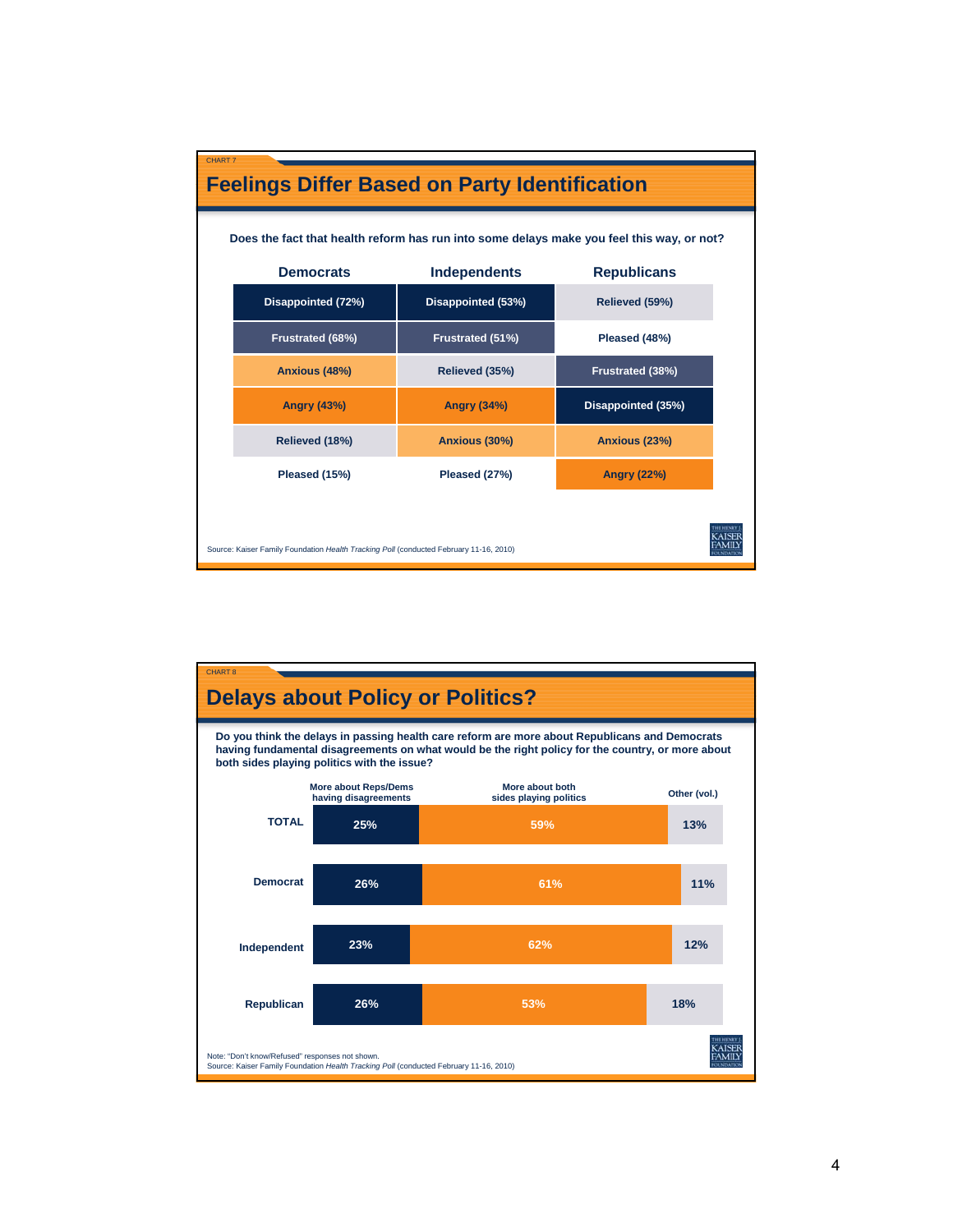

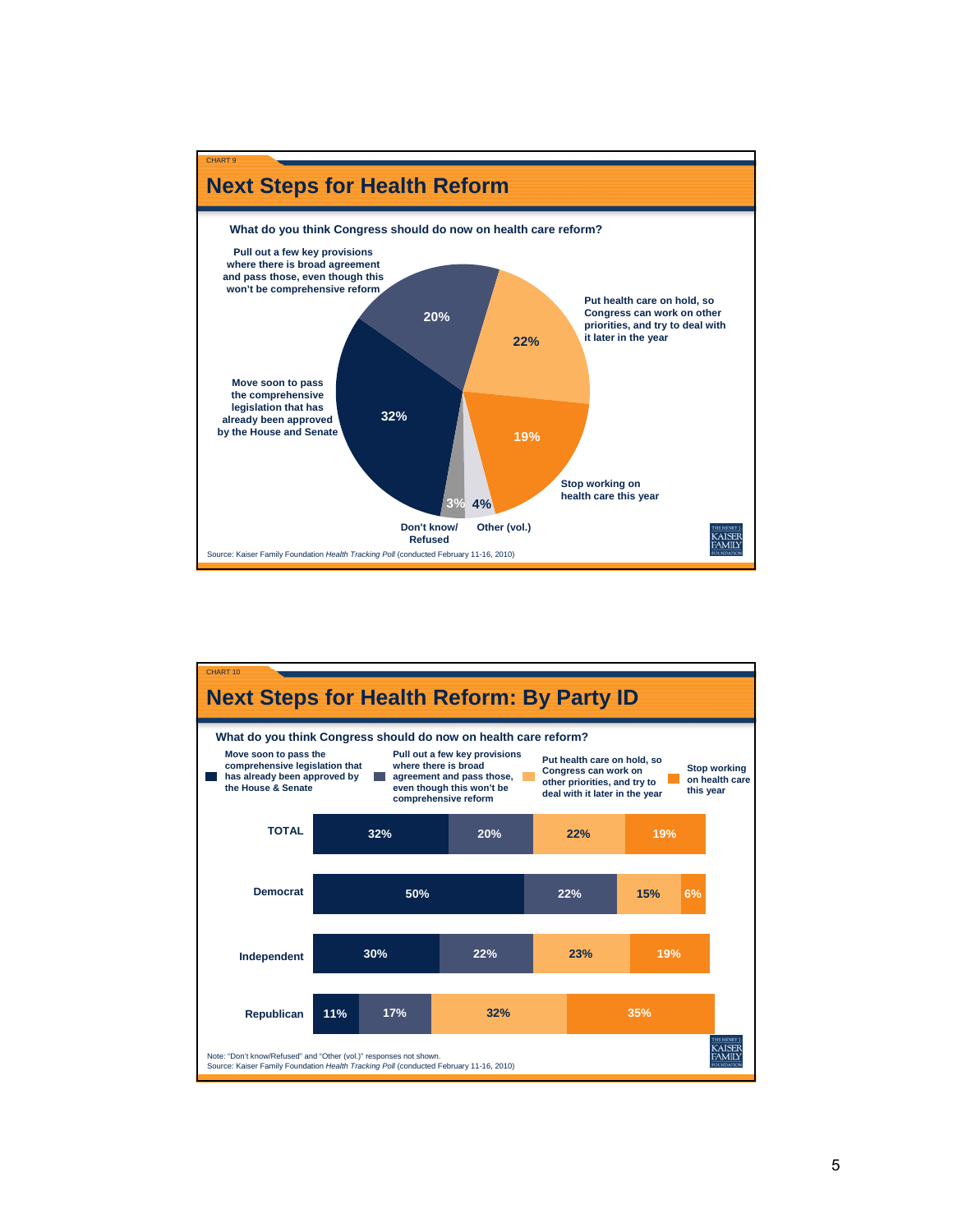

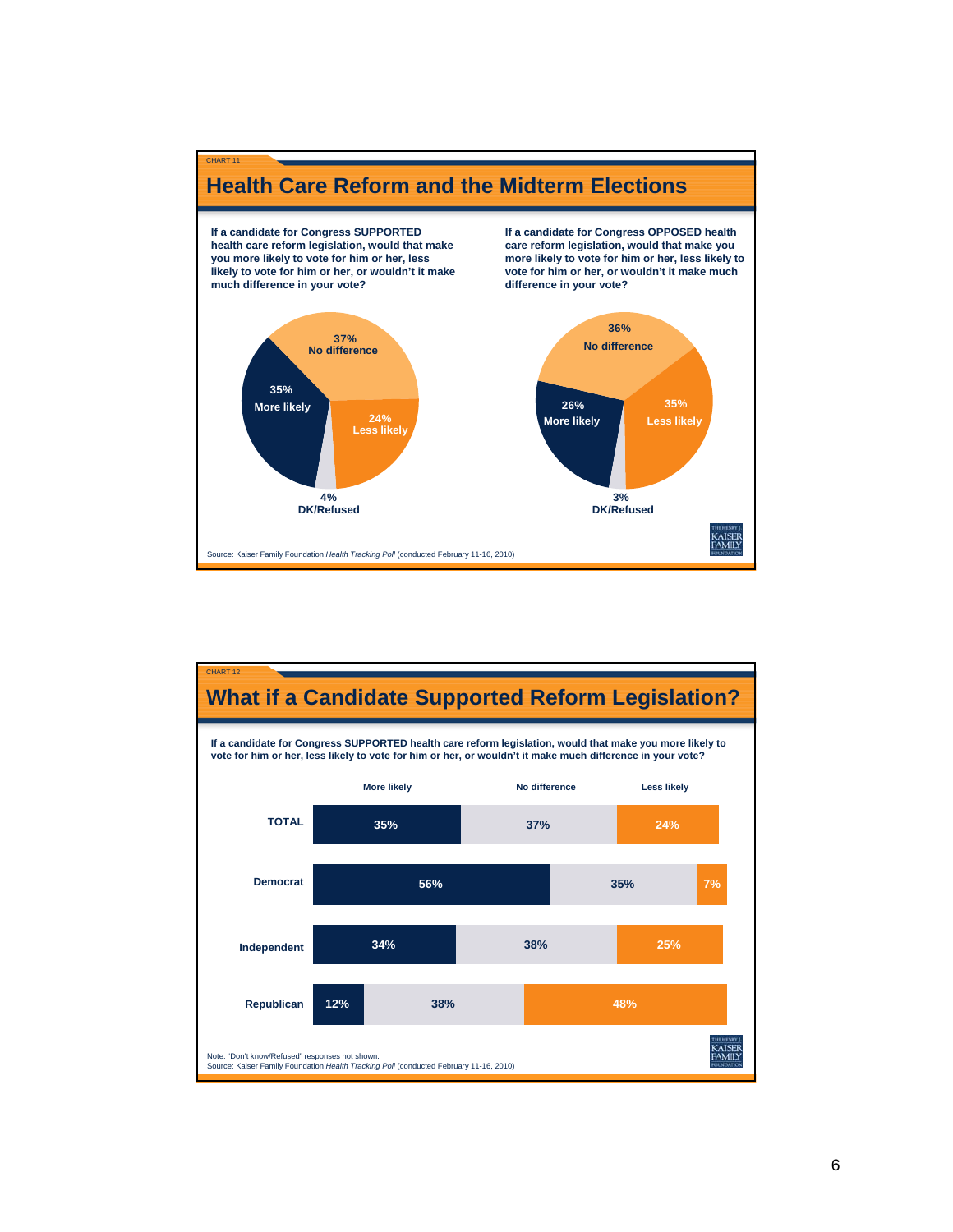

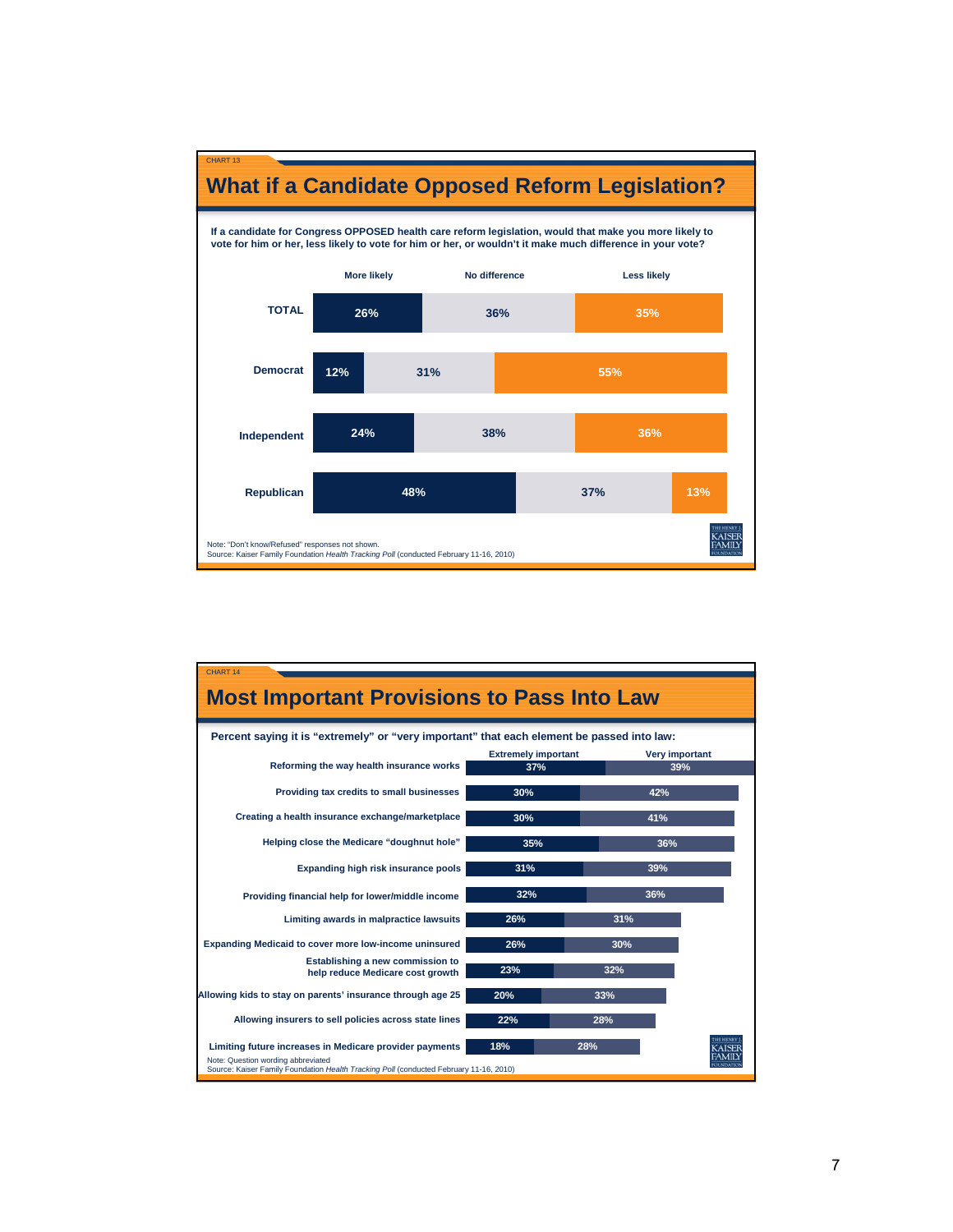



8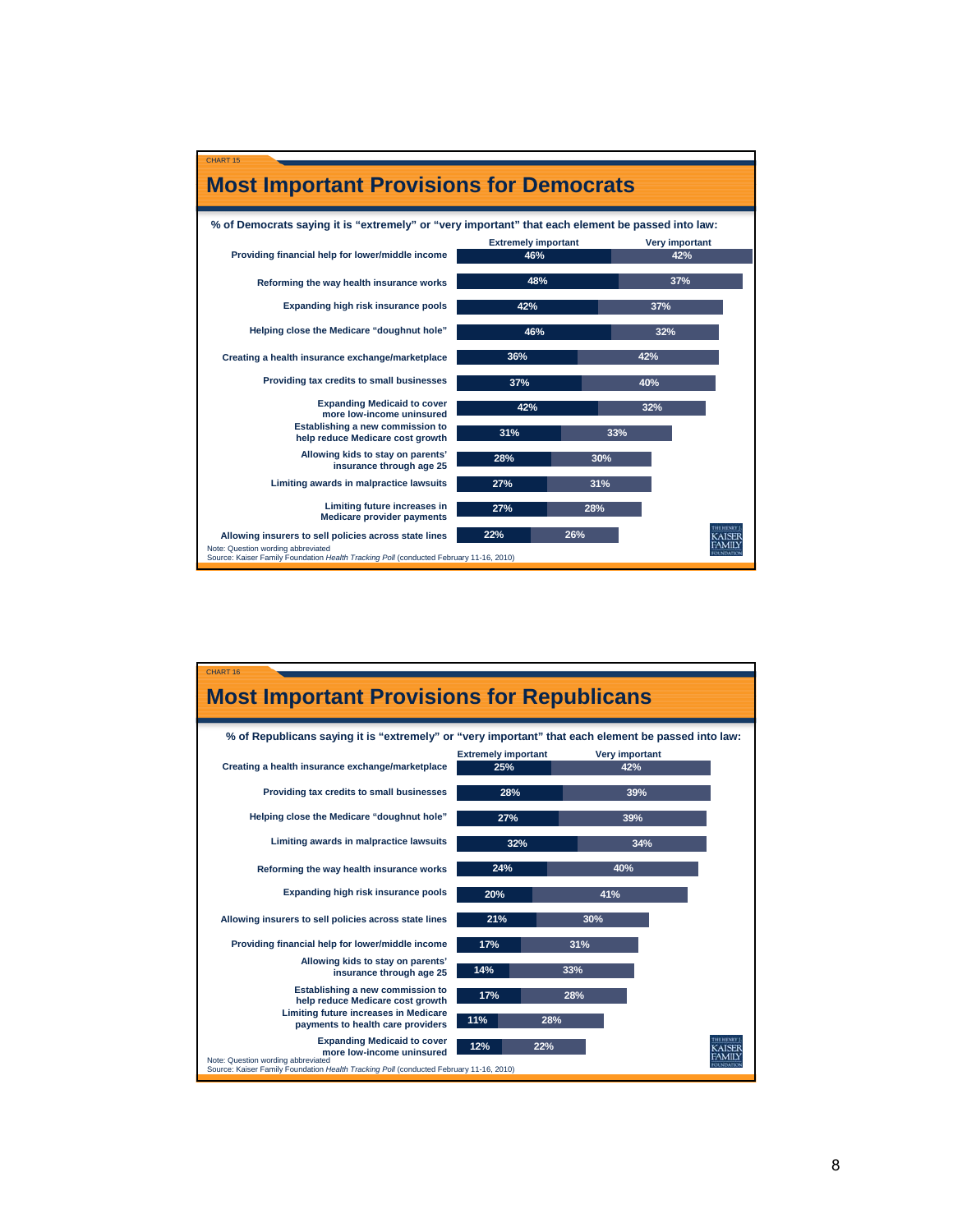

| CHART <sub>18</sub><br><b>Areas of Agreement in Health Reform Legislation</b>                                              |              |                 |             |                   |  |  |
|----------------------------------------------------------------------------------------------------------------------------|--------------|-----------------|-------------|-------------------|--|--|
| Percent saying it is "extremely" or "very important" that each element be passed into law:                                 |              |                 |             |                   |  |  |
|                                                                                                                            | <b>Total</b> | <b>Democrat</b> | Independent | <b>Republican</b> |  |  |
| At least six in ten in each group believe important                                                                        |              |                 |             |                   |  |  |
| 1. Reforming the way health insurance works                                                                                | 76%          | 85%             | 79%         | 64%               |  |  |
| 2. Providing tax credits to small businesses                                                                               | 72%          | <b>77%</b>      | 70%         | 67%               |  |  |
| 3. Creating a health insurance exchange/marketplace                                                                        | 71%          | 78%             | 71%         | 67%               |  |  |
| 4. Helping close the Medicare "doughnut hole"                                                                              | 71%          | 78%             | 70%         | 66%               |  |  |
| 5. Expanding high risk insurance pools                                                                                     | 70%          | 79%             | 67%         | 61%               |  |  |
| At least six in ten in two groups believe important                                                                        |              |                 |             |                   |  |  |
| 6. Providing financial help for low/middle income                                                                          | 68%          | 88%             | 64%         | 48%               |  |  |
|                                                                                                                            |              |                 |             |                   |  |  |
| Note: Question wording abbreviated. Source: Kaiser Family Foundation Health Tracking Poll (conducted February 11-16, 2010) |              |                 |             |                   |  |  |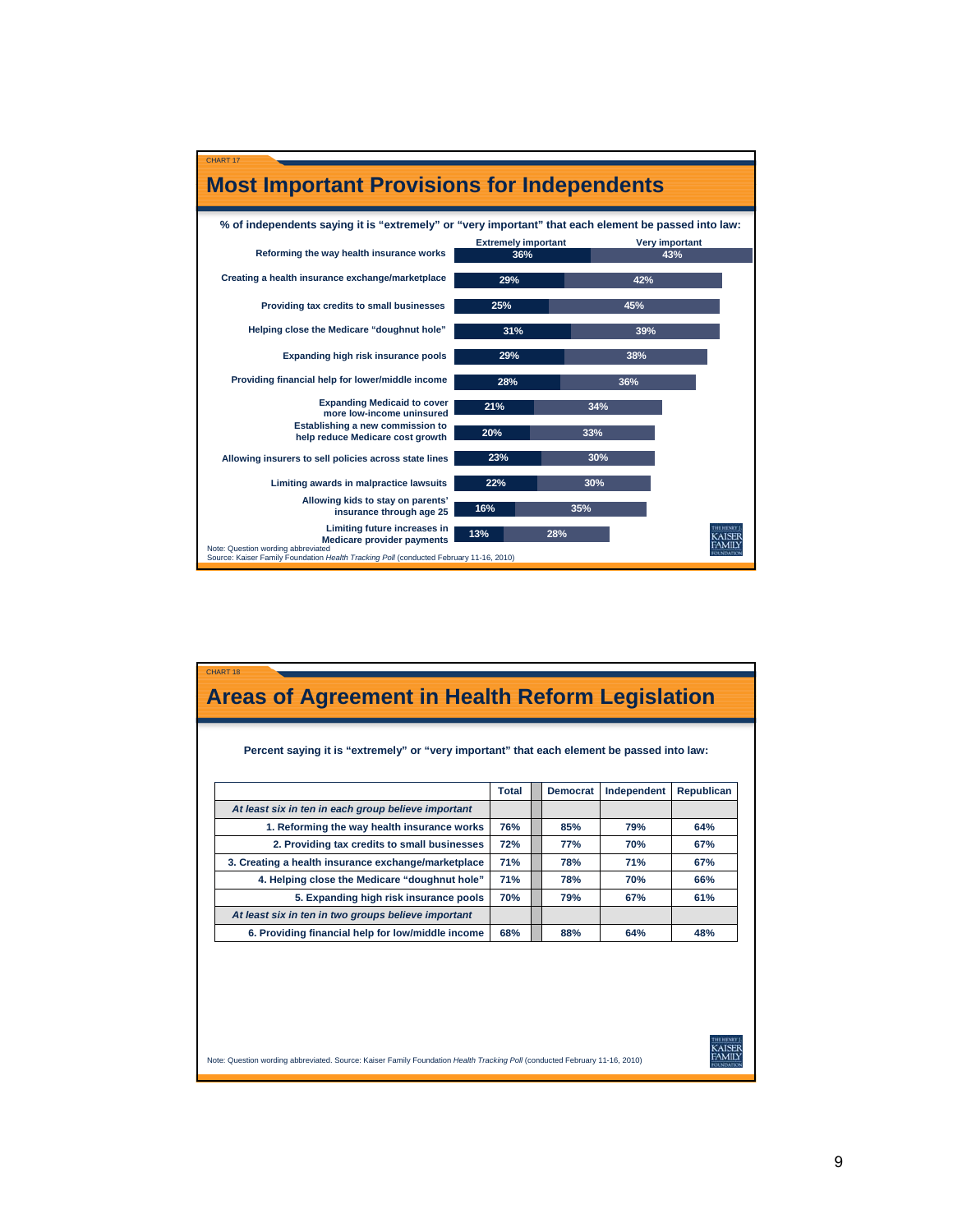

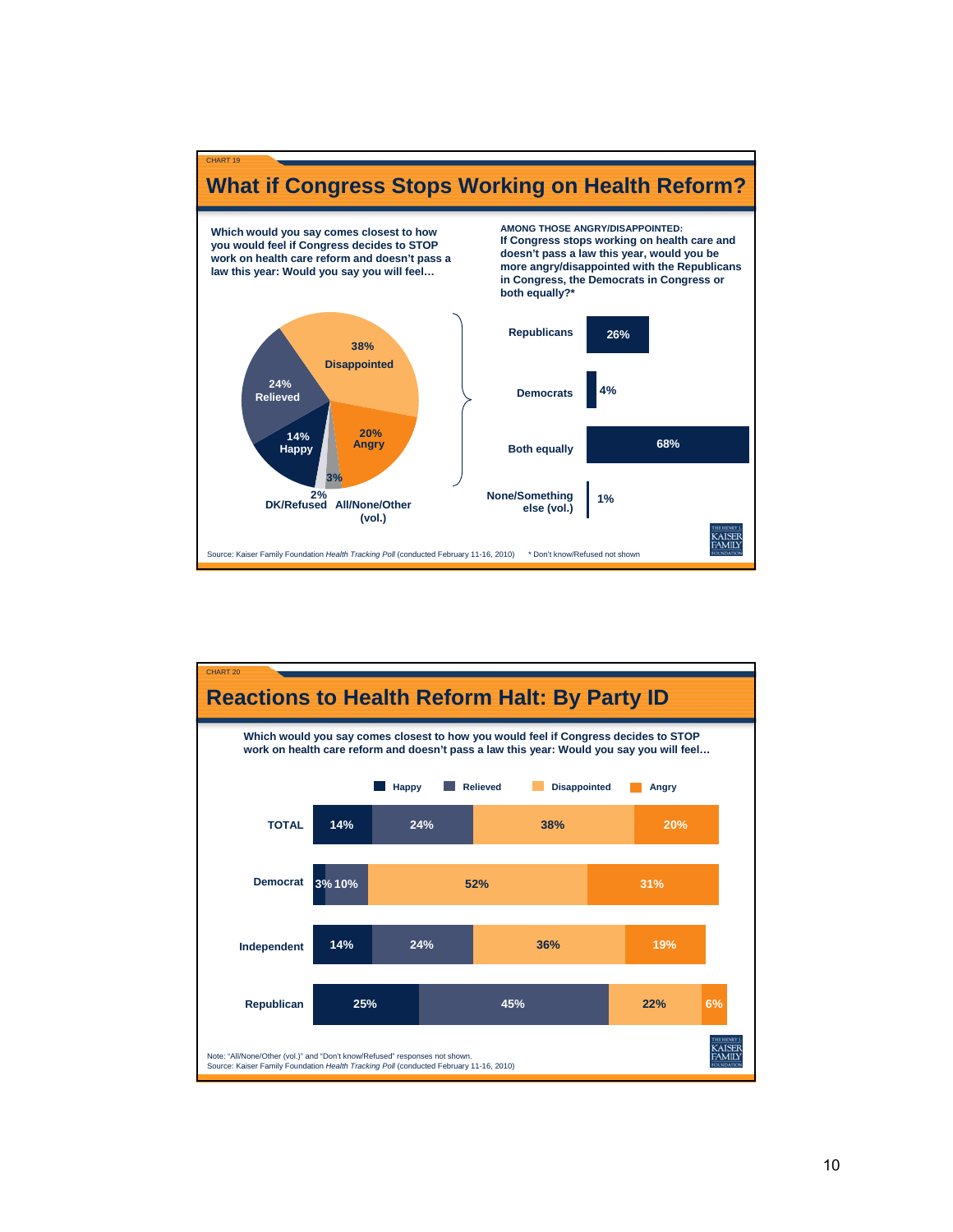

CHART 21